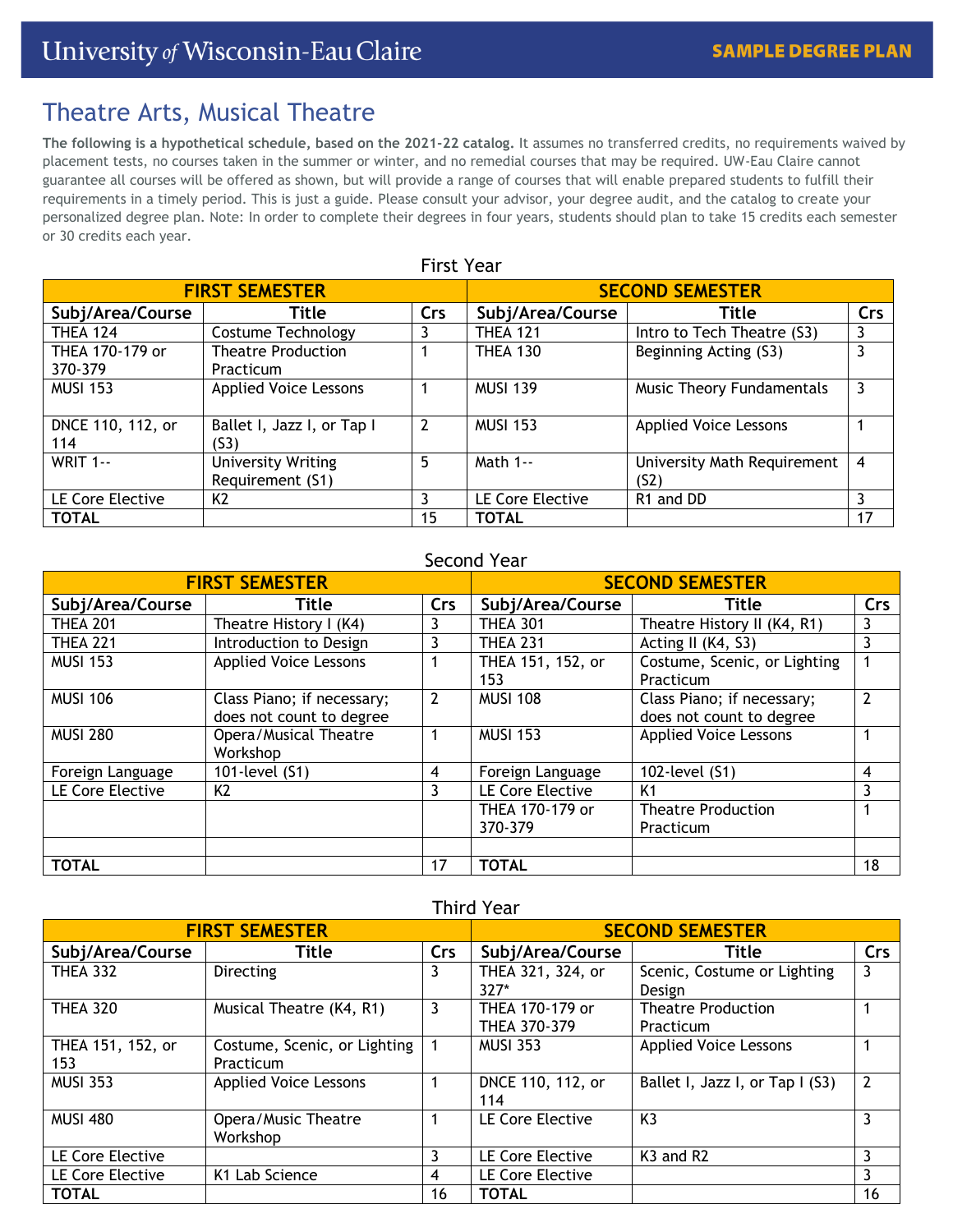| <b>FIRST SEMESTER</b>    |                                 |     | <b>SECOND SEMESTER</b>  |                            |     |
|--------------------------|---------------------------------|-----|-------------------------|----------------------------|-----|
| Subj/Area/Course         | Title                           | Crs | Subj/Area/Course        | Title                      | Crs |
| THEA 151, 152, or        | Costume, Scenic, or Lighting    |     | THEA 170-179 or         | <b>Theatre Production</b>  |     |
| 153                      | Practicum                       |     | 370-379                 | Practicum                  |     |
| <b>MUSI 480</b>          | Opera/Music Theatre<br>Workshop |     | LE Core Elective        | K <sub>3</sub>             | 3   |
| THEA 330 or 331          | Acting III or Acting Styles     | 3   | LE Core Elective        | $\vert$ 1                  | 3   |
| DNCE 110, 112, or<br>114 | Ballet I, Jazz I, or Tap I (S3) | 2   | LE Core Elective        |                            | 3   |
| LE Core Elective         | $\vert$ 1                       | 3   | <b>DNCE</b>             | Any 2-credit class         | 2   |
| LE Core Elective         | R <sub>3</sub>                  | 3   | THEA 220, 223 or<br>239 | Makeup Diction or Movement | 3   |
| LE Core Elective         |                                 | 3   |                         |                            |     |
| <b>TOTAL</b>             |                                 | 16  | <b>TOTAL</b>            |                            | 15  |

# Fourth Year

## **RECOMMENDATIONS FOR OPTIONAL HIGH IMPACT PRACTICES (HIPs)**

The University of Wisconsin-Eau Claire encourages all students to participate in High Impact Practices. The following information identifies any specific recommendations that faculty in this major have concerning which HIPs might be most beneficial to students, and any recommendations about when those HIPs best fit into the degree plan. Students should also consult their faculty advisor for information on HIPs. There are many additional high impact opportunities available. Talk to your academic advisor for more information about incorporating HIPs lik[e Study Abroad,](https://studyabroad.apps.uwec.edu/) [Intercultural Immersion,](https://www.uwec.edu/immersion/) [Internship,](https://www.uwec.edu/career-services/info-students/internships/) and/or [Student/Faculty Collaborative Research](https://www.uwec.edu/orsp/students/student-faculty-collaborative-research-guide/) into your time at UW-Eau Claire.

Students are encouraged to consider a cultural immersion program, such as the Spring Break trip to New York City, in the final two years of the program. Faculty-Student Research Projects are encouraged after the first year of the program.

Students are strongly encouraged to participate in "Quest," the Integrated Learning Project specifically created for Music and Theatre Arts students. See Music and Theatre Arts Homepage for more information.

### **NOTES**

### **Liberal Education Core (LE Core)**

The LE Core comprises 17 learning experiences across 11 learning outcomes. Students must complete a minimum of 36 credits in courses approved for the LE Core.

- K1 Natural Sciences; two experiences (one lab science experience is required in K1 or K2).
- K2 Social Sciences; two experiences (one lab science experience is required in K1 or K2).
- K3 Humanities; two experiences.
- K4 Fine Arts; one experience.
- S1 Written and Oral Communication; two experiences (one experience must satisfy the University writing requirement).
- S2 Mathematics; one experience (must satisfy the University math competency requirement).
- S3 Creativity; one experience (can be fulfilled in a student's major).
- R1 Equity, Diversity, and Inclusivity; two experiences (one experience must meet the UW System Design for Diversity (DD) requirement).
- R2 Global Perspectives; one experience.
- R3 Civic and Environmental Issues; one experience.
- I1 Integration; two experiences (one experience can be fulfilled in a student's major).

### **Additional LE Core Information**

- Most LE Core learning experiences are course based, and many courses meet more than one learning outcome (e.g., K3 and R2 or K1 and R3).
- Some learning experiences can also be met outside of a traditional course (e.g., undergraduate research (S3), study abroad (I1)).
- S1 An English placement score that fulfills the University writing requirement fulfills one S1 experience.
- S1 A foreign Language placement score that qualifies the student to enter the 102 level satisfies one S1 experience.
- S1, R2 A foreign language placement score that qualifies the student to enter the 202 level satisfies one experience in S1 and the R2 experience.
- S2 A math placement score that qualifies the student to enter Math 111, 112, 113 or 114 fulfills the S2 experience.
- S3 Completion of two credits from any approved music ensemble fulfills the S3 experience.
- I1 Any semester long study abroad program can fulfill one I1 experience.
- **Course Suggestions**
- THEA 121, 124, and 130 should be taken in the first year.
- It is ideal for students to take THEA 221 and THEA 231 in their second year.
- Students should see the catalog for specific Theatre Practicum requirements, and they are encouraged to be involved in productions from the first
- year. • \*Students are required to take THEA 321, 324, or 327. It is recommended to take it during the third year.
- Students should take THEA 271 whenever available.
- THEA 223 is taught Spring odd years
- THEA 239 is taught Spring even years
- THEA 220 is taught Spring odd years
- THEA 330 is taught in Fall odd years